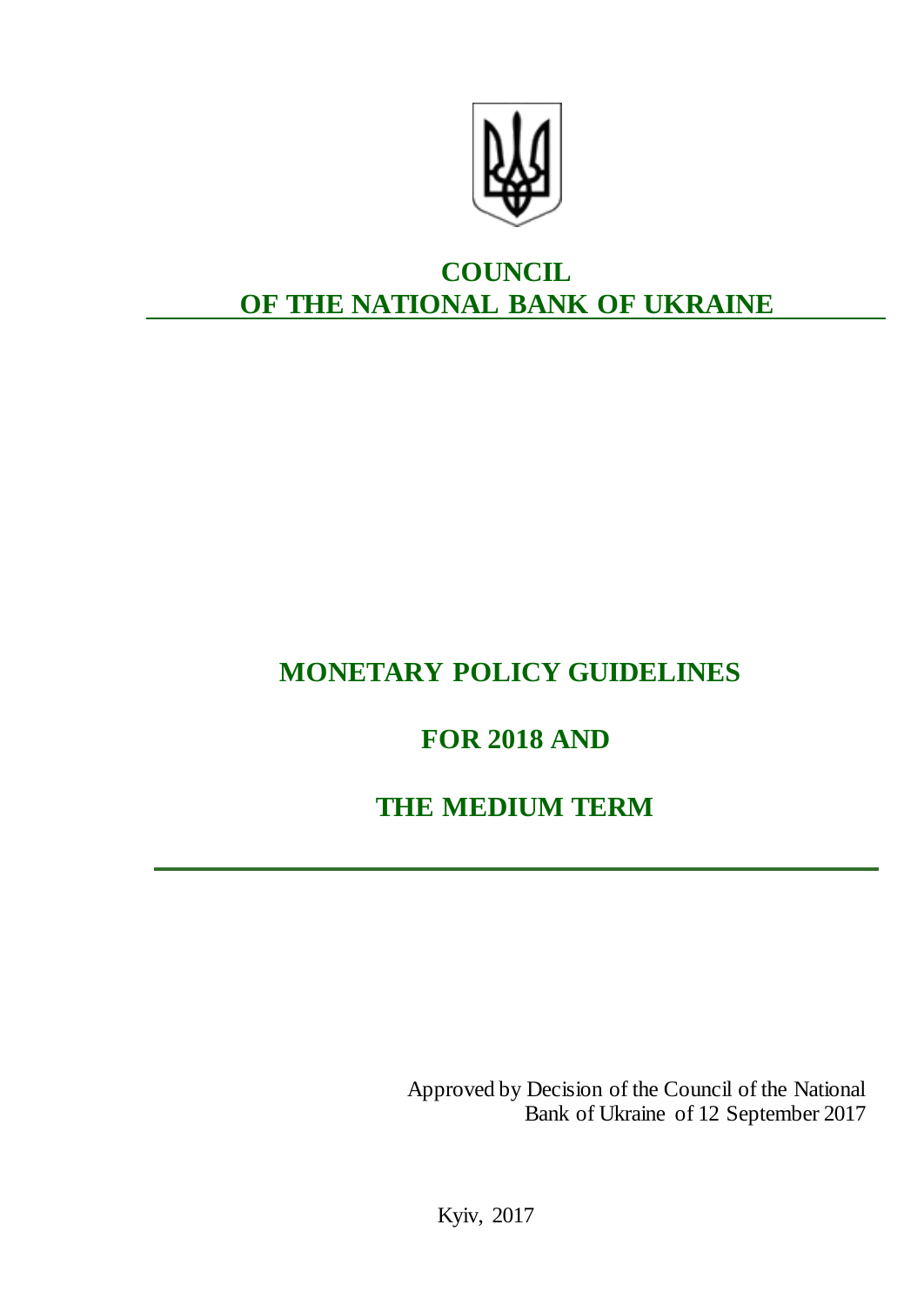## **Introduction**

The Council of the National Bank of Ukraine (the NBU Council) developed the Monetary Policy Guidelines for 2018 and the Medium Term (hereinafter the Policy Guidelines) per Article 100 of the Constitution of Ukraine and Articles 8, 9, and 24 of the Law of Ukraine *On the National Bank of Ukraine* based on proposals from the NBU Board.

The Policy Guidelines have been prepared in consideration of Articles 1 and 6 of the Law of Ukraine *On the National Bank of Ukraine*, the Strategy for Sustainable Development "Ukraine – 2020, the economic program objectives pursued under the Extended Fund Facility (EFF) arrangement with the International Monetary Fund (IMF), the Forecast of Economic and Social Development of Ukraine for 2018-2020, the NBU's macroeconomic forecast, and the Government's Mid-Term Action Plan for Priority Measures until 2020.

The Policy Guidelines take into account current trends in global markets, their effect on the Ukrainian economy, the specific nature of the NBU's functions and the methods the central bank applies in performing those functions, as well as macroeconomic indicators, contingency risks, and general approaches to their mitigation. The Policy Guidelines also specify quantitative and qualitative parameters for the NBU's monetary policy for 2018 and the medium term for implementing the regulator's goals and functions.

Given the importance of consistency in monetary policy as a prerequisite for fostering trust in the hryvnia, the key policy components from last year's Monetary Policy Guidelines for 2017 and the Medium Term have remained unchanged.

Based on the current trends in monetary policies, particularly a shift in the emphasis towards a wider array of monetary regulation issues being covered by the monetary policy, the wording "грошово-кредитна (монетарна) політика" in the Ukrainian version of the Monetary Policy Guidelines is used instead of "грошово-кредитна політика", with both terms rendered as "monetary policy" into English.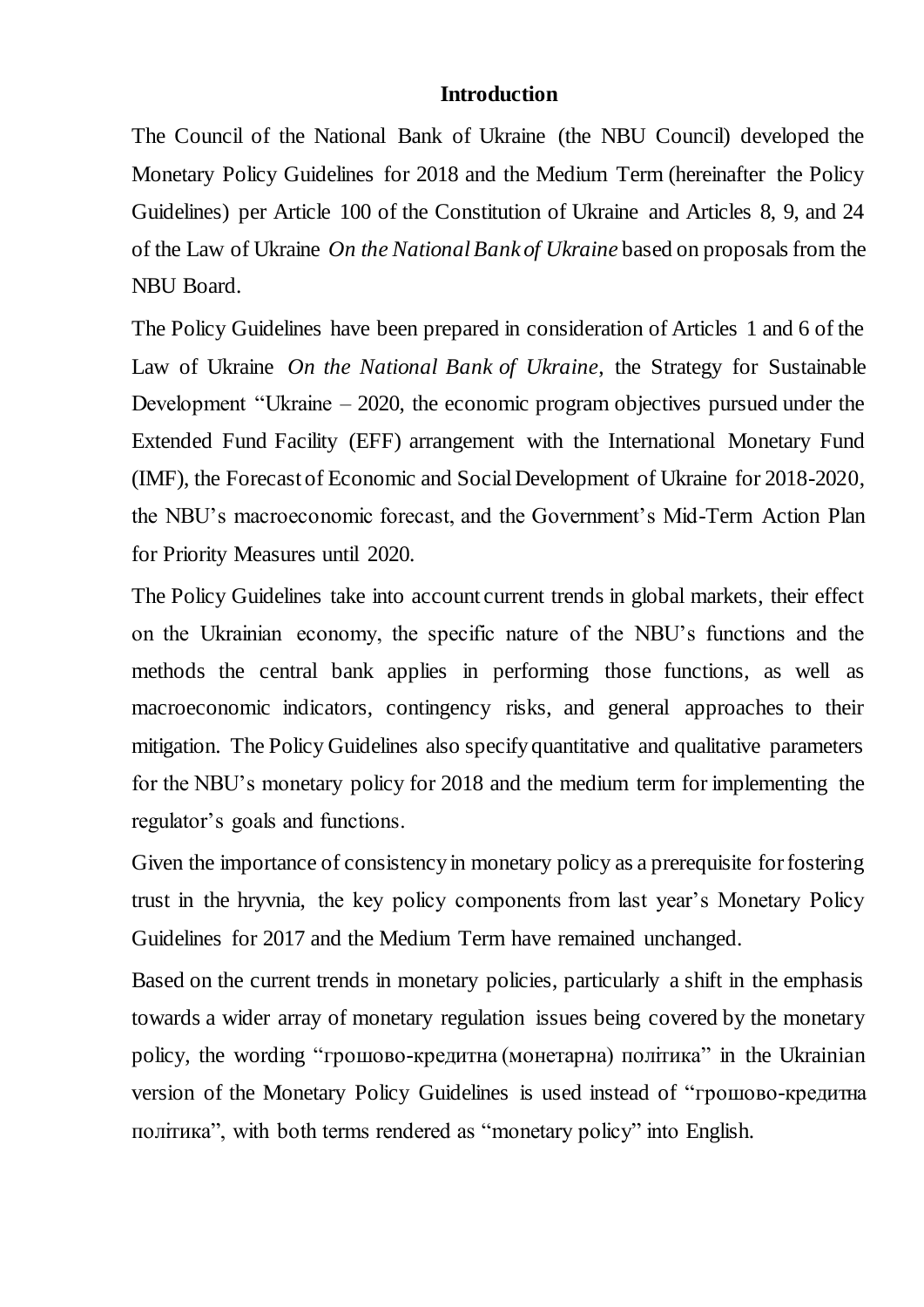The NBU Council deems it expedient to initiate amendments to the Ukrainian legislation as regards replacing the words "грошово-кредитна політика" with "монетарна політика" (monetary policy), as well as developing the medium-term monetary policy strategy.

Monetary policy comprises a set of measures related to cash circulation and credit aimed at ensuring the stability of the Ukrainian currency through the use of appropriate tools and methods.

According to Article 99 of the Constitution of Ukraine, the NBU's primary goal is to ensure the stability of the Ukrainian currency.

According to Article 6 of the Law of Ukraine *On the National Bank of Ukraine*, in pursuing its primary objective, the NBU shall prioritize achieving and maintaining price stability in the country.

Price stability means the retention of purchasing power of the domestic currency by maintaining low and stable rates of inflation as measured by the Consumer Price Index (CPI) over the medium term (from 3 to 5 years).

The NBU, acting within the framework of its authority, also promotes financial stability, including the stability of the banking system, without compromising its primary objective of price stability.

The NBU also facilitates sustainable economic growth and supports the economic policies pursued by the Cabinet of Ministers of Ukraine, provided they do not contradict the regulator's goals of price and financial stability.

The NBU Board uses appropriate tools and methods to ensure the implementation of monetary policy in accordance with the Policy Guidelines and the board is responsible for achieving the objectives outlined in the Policy Guidelines.

The NBU Council supervises the implementation of monetary policy as outlined by Article 100 of the Constitution of Ukraine.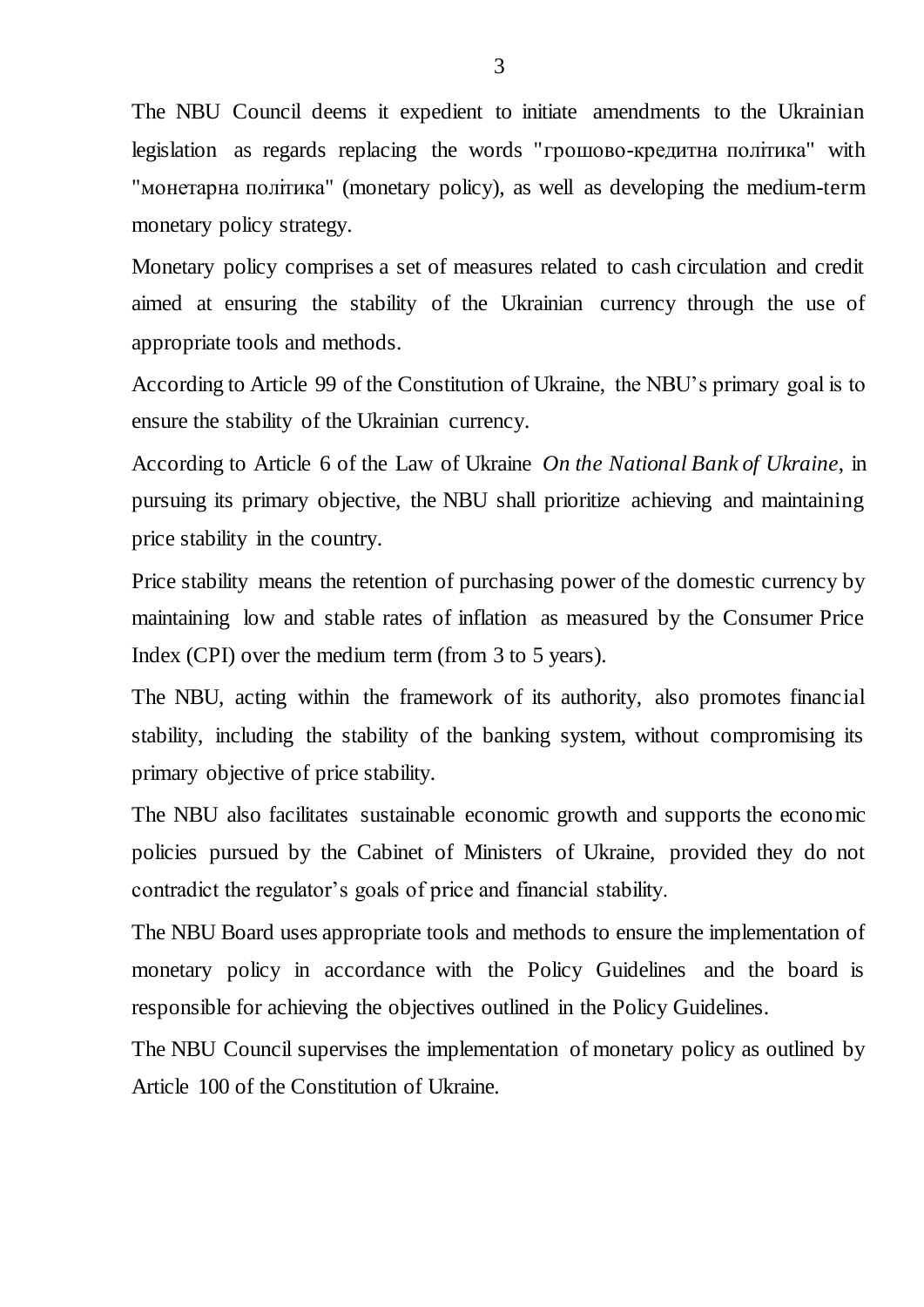## **І. The NBU's Priority Functional Areas**

#### **1.1. Price Stability is the Priority Objective of the NBU's Monetary Policy**

Low and stable inflation is the main requirement for a country's sustainable economic growth and financial development; the central bank is tasked with delivering that objective.

An improvement in the macroeconomic environment relies on expectations of low inflation, which is also a key factor in the fostering of Ukraine's economic potential. The mid-term target for inflation is set at  $5\% \pm 1$  pp (annual growth in the CPI) over the period of 2018-2020.

The mid-term inflation target is higher than typical for developed countries, but inline with target levels in emerging market countries. The mid-term inflation target has been set at 5% taking into consideration Ukraine's history of high and volatile inflation with wider inflationary shocks. As progress is made in achieving the midterm inflation target of 5%, the target level can be revised downwards to allow a further reduction of nominal interest rates.

The path for annual changes in CPI, guiding a gradual downward trajectory of inflation to the mid-term target, was announced in the Policy Guidelines for 2017 and the Medium Term, and remains unchanged:

December 2018:  $6\% \pm 2$  pp

December 2019:  $5\% \pm 1$  pp

December 2020:  $5\% \pm 1$  pp

The gradual reduction of inflation to the 5% target reflects the need to mitigate the short-term negative effects stemming from a sharp drop in inflation on the back of the economic recovery and employment.

The inflation targets are established in annualized terms for December of the respective year. The following quarterly trajectory for annualized CPI growth has been established for the achievement of the relevant inflation targets: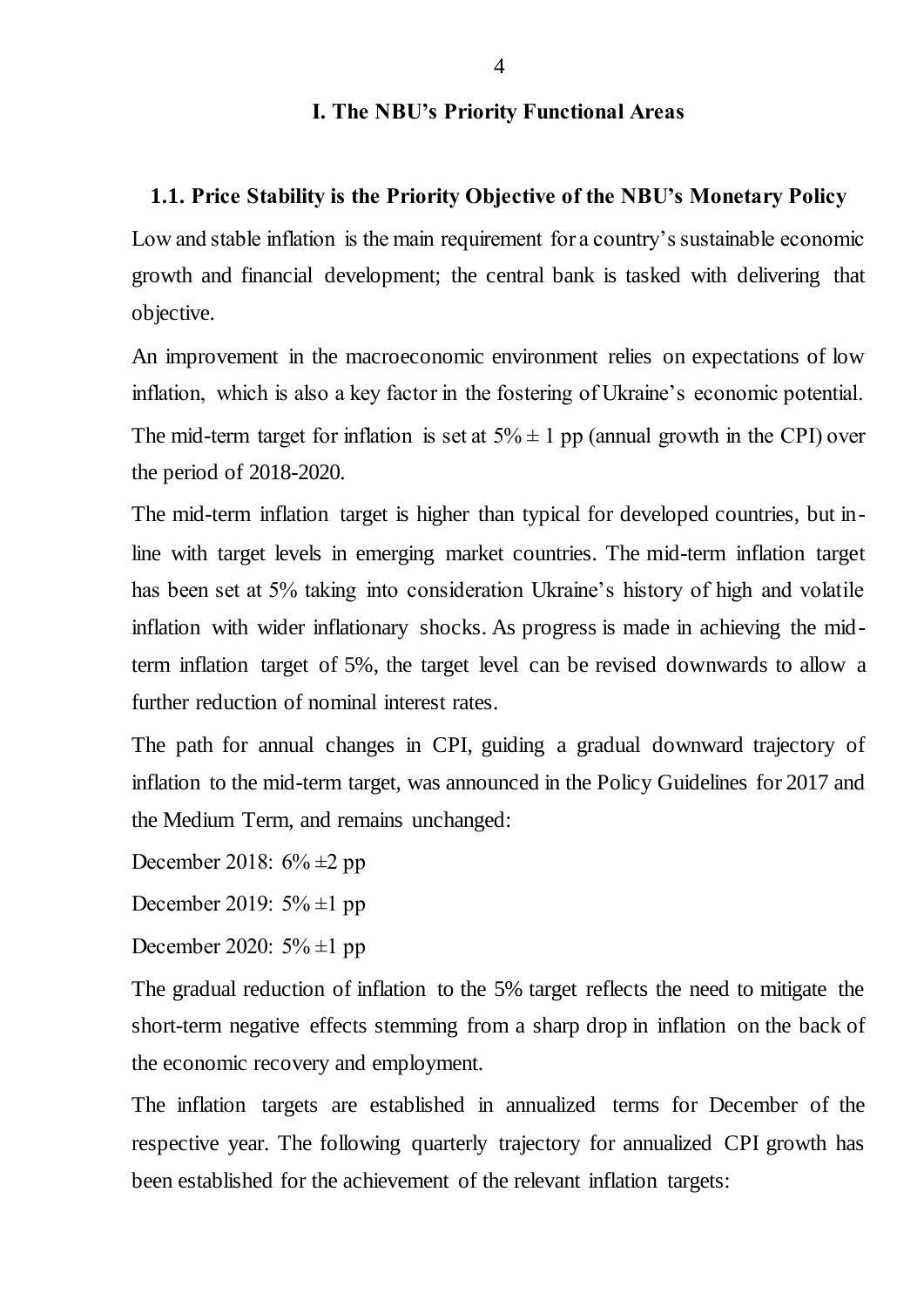March 2018: 7.5%  $\pm$ 2 pp

June 2018: 7% ±2 pp

September 2018: 6.5% ±2 pp

March 2019: 5.75%  $\pm 2$  pp

June 2019:  $5.5\% \pm 2$  pp

September 2019: 5.25% ±2 pp

As of December 2019, the NBU will work to ensure that the medium-term inflation target of  $5\% \pm 1$  pp is sustained (annualized CPI growth), and not only achieved as of the year-end.

The NBU expects that an improvement of inflation expectations by economic agents, a weakening of the effect of the FX rate and producer prices on inflation, a reduction of the seasonality of specific CPI components, and a lower share of administered prices to be revised upwards, will contribute to achievement and maintenance of inflation at the target level.

Maintaining inflation within the target range will help improve expectations and enhance the transparency of the NBU's actions. In turn, this will allow interest rates to more accurately reflect inflation risks and allow interest rates to continue declining. The predictability of inflation and reduction of the inflation risk premium will further the development of the credit market and facilitate borrowing for investment purposes.

Once announced, the inflation targets for 2018-2020 cannot be modified. The fixed targets will increase confidence in the NBU's monetary policy and the inflationtargeting approach, in contrast to an approach based on adjustments to short-term deviations in inflation. In the future, as Ukraine's economy grows, the medium-term inflation targets can be revised downwards. The further trajectory of the inflation targets will be determined based on an assessment of inflation risks and the need to maintain stable economic growth and financial stability in the country.

In analyzing inflationary trends, the NBU will consider other indicators of inflation, including the GDP deflator and the Producer Price Index (PPI). The analysis will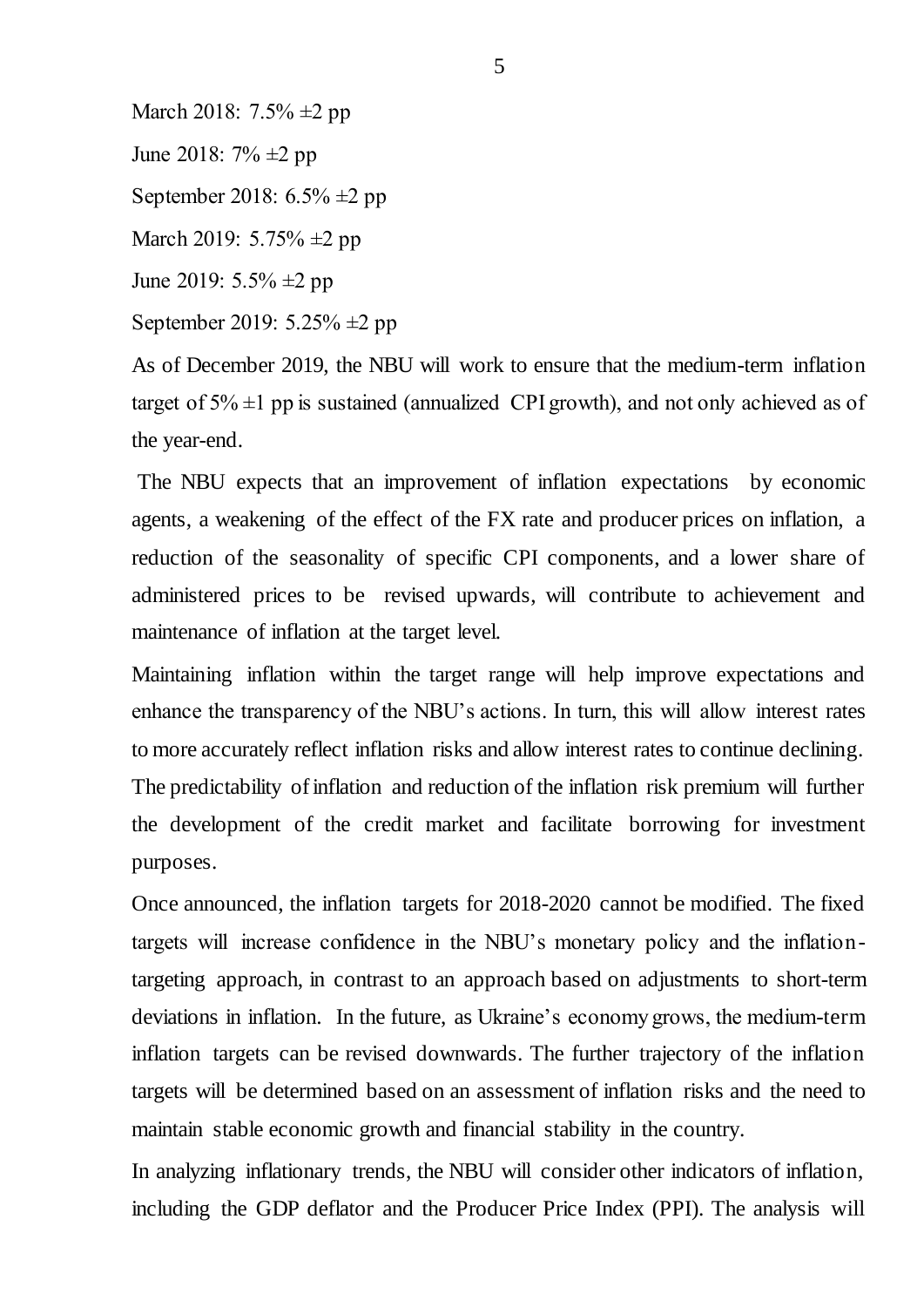examine sources of growth in the PPI and their actual and potential impact on consumer prices. The NBU will rely on the core inflation rate to assess the inflationary pressure that stems largely from monetary conditions. Core inflation is more resilient to the external and internal shocks that are beyond the scope of monetary policy, particularly food supply factors and administrative tariffs.

The NBU's efforts to prevent additional disinflation losses in the event of unexpected shocks to high-volatility components of CPI do not imply that the core inflation reading is the dominant factor in making a decision on the central bank's key policy tool. Since food accounts for a significant proportion of consumption, excessive volatility in food prices can affect purchasing power and domestic demand, and worsen inflation expectations.

The regulator will use the flexibility of the inflation-targeting regime not only to bring inflation closer to the target, but also to consider the influence of monetary decisions on economic growth. In the short-term, inflation may deviate from the established targets owing to external and internal shocks that are beyond the scope of monetary policy. Examples of these types of shocks include fluctuations in commodity prices and other volatile components of CPI, deviations of administered prices from previously announced levels, etc. In this regard, monetary policy measures will be aimed at preventing the impact of the second-round effects of these events on inflation expectations and at bringing inflation closer to the established targets over time, while contributing to price stability over the medium-term.

#### **1.2. Promoting Financial Stability**

Financial stability denotes the condition under which the financial system is able to effectively perform its key functions, such as financial mediation and payment processing, to foster sustainable economic growth and protect the economy from the adverse effects of crises.

While working to maintain financial stability, the NBU will support the stability of Ukraine's financial sector and its segments, ensure the effective redistribution of

6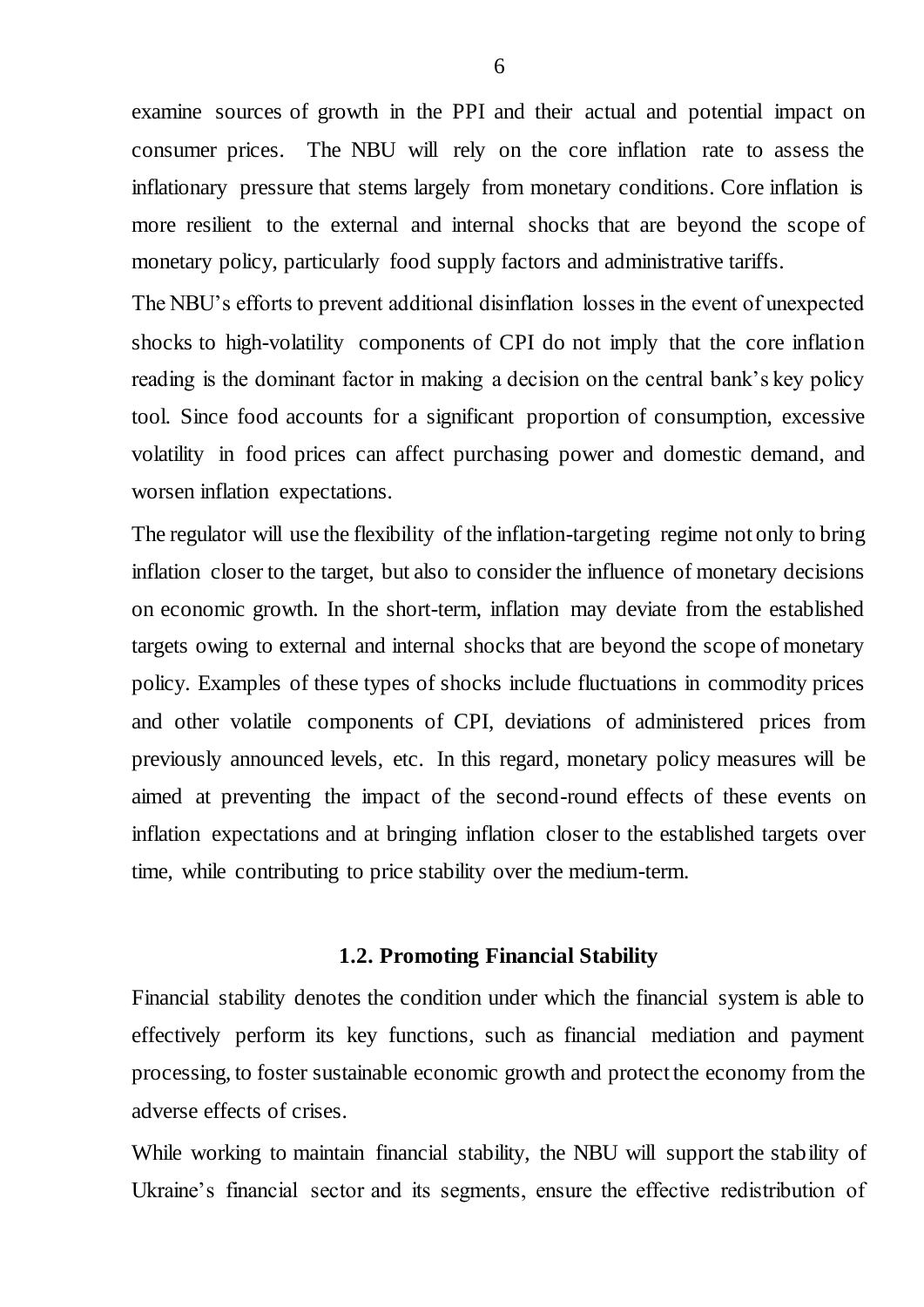resources by the financial system, help market participants assess and perceive risks appropriately, boost the financial system's resilience, and reduce the probability of systemic crises.

The NBU will meet its objective of promoting financial stability by conducting micro- and macroprudential regulation and supervision.

The NBU develops macroprudential policy that identifies and assesses systemic risks to financial stability, and enacts preventive measures to minimize those risks through the use of appropriate tools.

The central bank constantly monitors the overall stability of the financial system, using quantitative and qualitative indicators, models, and professional judgments to assess risks.

The NBU will employ capital buffers and other macroprudential policy tools to smooth out cyclical fluctuations and to mitigate negative externalities, such as undue growth in debt and concentrations of risks. To decrease dollarization in the economy, the central bank will also consider introducing additional economic requirements for banks.

Adopting risk-based supervision is an important step in bolstering macroprudential regulation. This process, which was started in 2016, aims to make overall banking supervision more effective and further coordinate the NBU's micro- and macroprudential measures and actions.

The NBU will use monetary tools to reduce the impact of shocks on Ukraine's financial system. To stabilize expectations and to address market disruptions during financial turbulences, the central bank will, among other things, act as the lender of last resort. The NBU will use the key policy rate and interventions in the FX market as additional tools.

The NBU will continue to initiate changes to legislation to enhance the protection of creditors' and depositors' rights, improve corporate governance, promote fair competition in the financial sector, make supervision more effective, encourage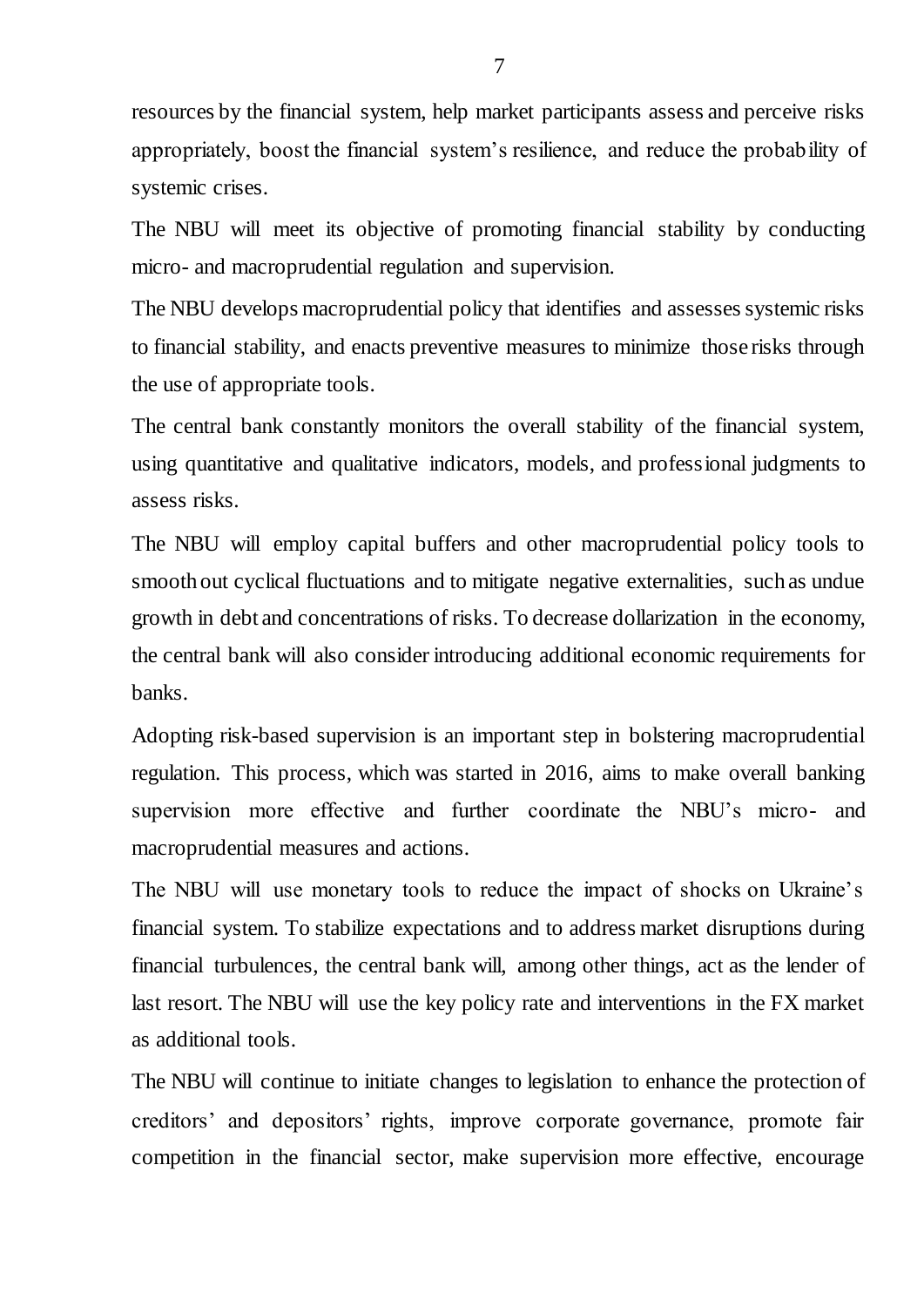cashless payments, and introduce other measures as outlined in the Comprehensive Financial Sector Development Program to run until 2020.

With the purpose of achieving financial stability, the NBU will continue to work closely with the Ukrainian government and other regulators, especially via the Financial Stability Board.

The NBU believes that enhancing the financial soundness of both the banking system and individual banks and decreasing related-party lending to a level where it does not pose a threat to the operation of banks and the banking system needs to be a priority.

# **1.3. Maintaining sustainable economic growth and supporting the government's economic policy**

Creating an environment with low and stable inflation is the NBU's main contribution to sustainable economic growth. Meeting the established inflation targets will help the economy achieve the projected annual rates of real GDP growth: accelerating to 3% in 2018 and reaching its potential level of 4% in 2019.

Sustainable economic growth means that annual changes in real GDP do not deviate significantly from the mid-term path. The NBU will promote sustainable economic growth and prevent an accumulation of macroeconomic imbalances, adjustments of which negatively affect the country's economic potential. Maintaining price stability is the best approach to ensuring sustainable GDP growth as it eliminates unpredictable and subjective decisions on changes to monetary policy. Pursuing a policy of price stability also increases competition in the market, which leads to increased investment and innovation. Price stability is a fundamental prerequisite for financial deepening and a reduction in long-term interest rates.

Ensuring sustainable economic growth, carrying out structural economic reforms, improving the availability of credit, and attracting long-term investment requires a greater coordination of monetary and fiscal policies.

Since sustainable economic growth is impossible without the successful implementation of reforms, the NBU and the government will make every effort to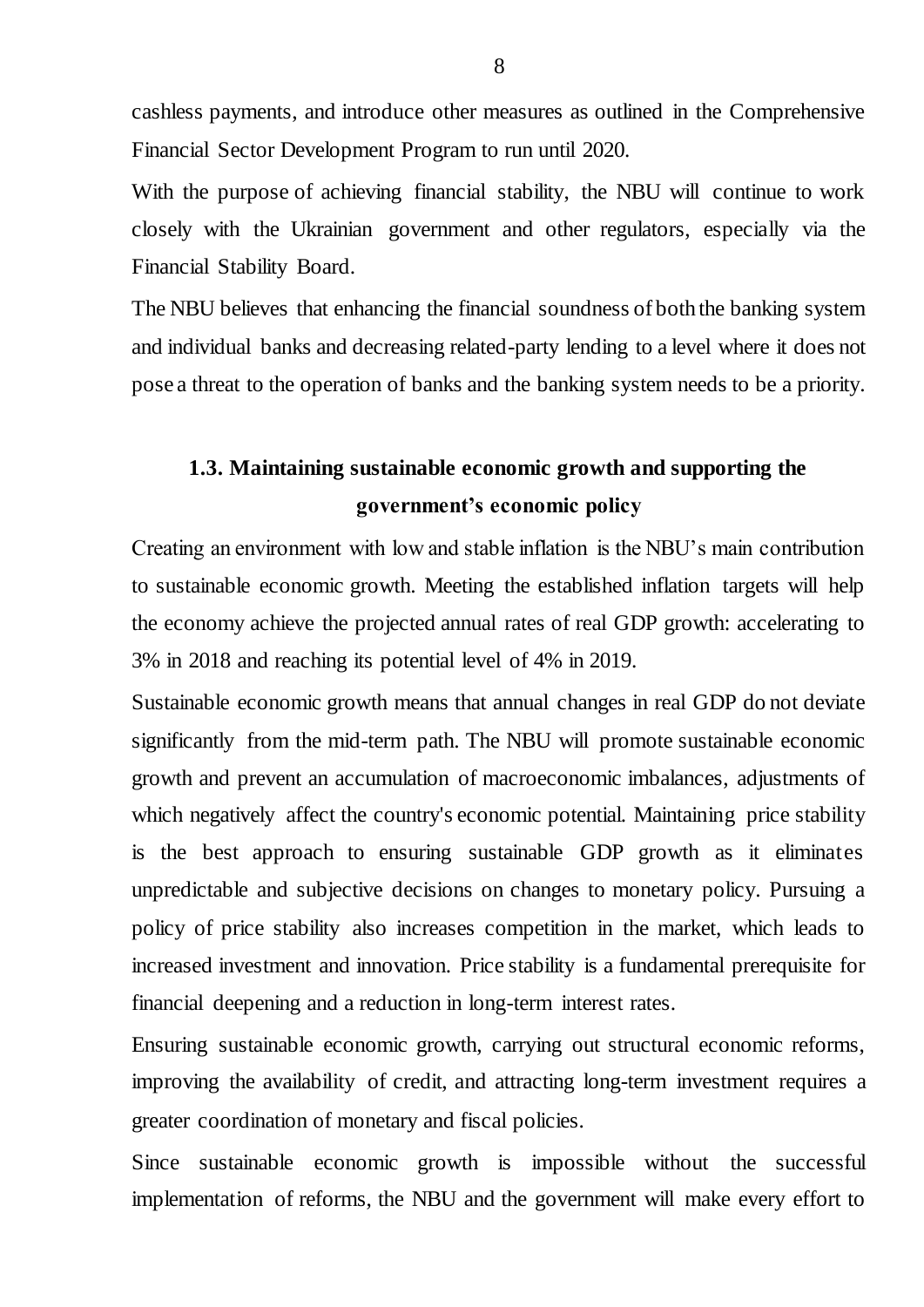continue enacting economic and financial reforms, including those required by international financial institutions.

The NBU will seek to facilitate coordination between monetary policy and the government's economic and fiscal policies since those policies are interconnected and there is a direct link between monetary policy, real output, the financial system, and the balance of payments.

Improved coordination between the policies will speed up the elimination of the economy's structural and cyclical imbalances, enhance financial soundness, and improve the economy's ability to mitigate the negative effects of external and internal shocks. All these are important factors in strengthening Ukraine's currency.

While delivering foreign exchange and banking stability, the NBU will support the effective operation of key elements of the money market, such as the foreign exchange and credit markets.

## **II. The monetary policy regime and monetary policy principles**

The NBU will remain committed to inflation-targeting. The NBU's main objective is to ensure national currency stability by delivering and maintaining price stability in the country. The hryvnia's purchasing power is maintained by keeping inflation low and stable over the mid-term (three to five years), as measured by the CPI. This will help the economy achieve the mid-term real GDP growth rates that are projected by the NBU and the government.

To meet all of its objectives, the NBU will be guided by the following principles of monetary policy:

Delivering and maintaining price stability as a priority

Commitment to a floating exchange rate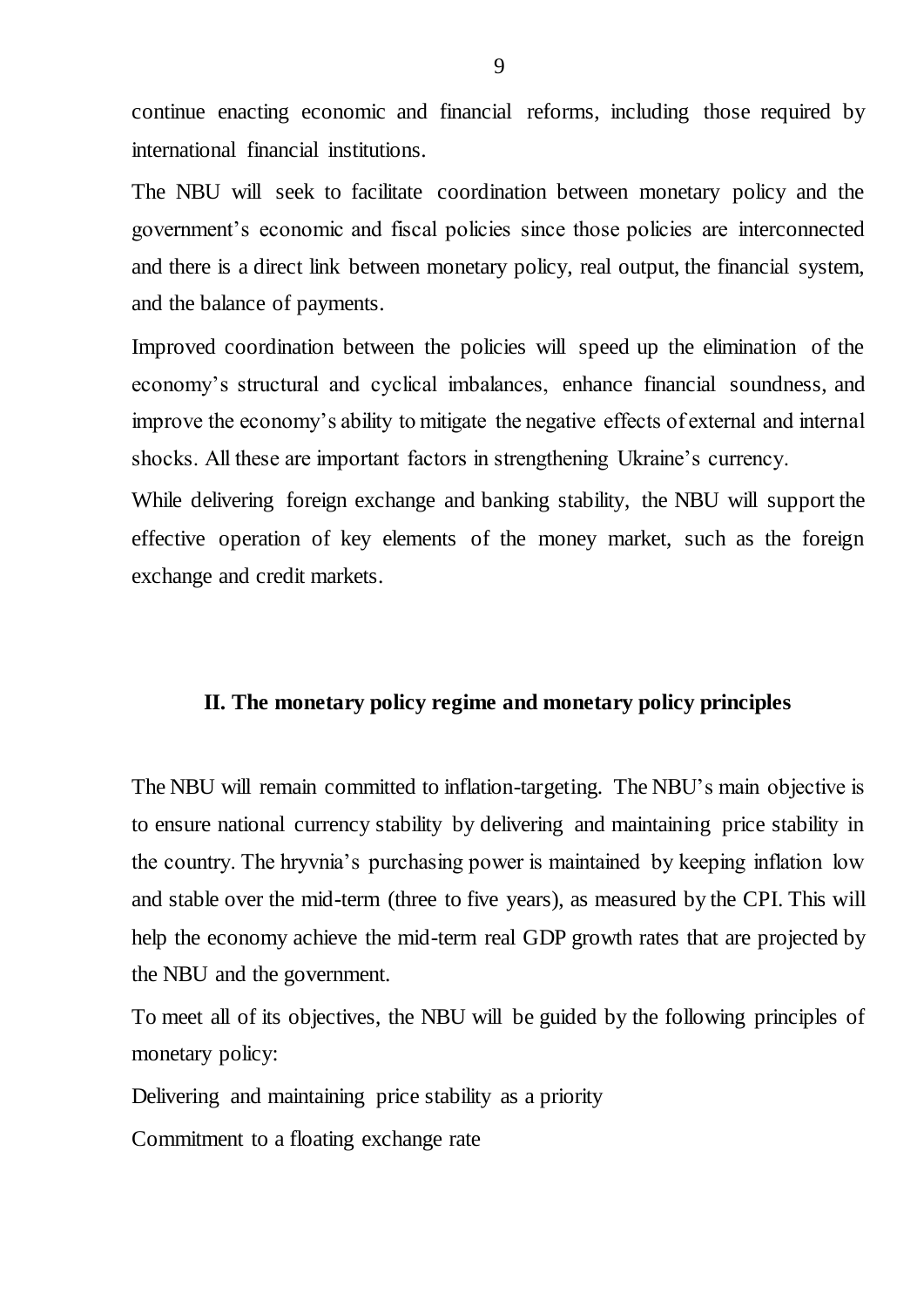Making forward-looking decisions based on macroeconomic framework to foster economic growth Monetary policy decisions will be guided by comprehensive macroeconomic analyses and forecasts

Maintaining the NBU's institutional, financial, and operational independence to enable the central bank to execute its functions

Being transparent in its operations and accountable for its actions. To stabilize inflation and exchange rate expectations and to meet its priority objective, the NBU will pursue a consistent and transparent monetary policy and will be accountable for its policy decisions.

The NBU will regularly inform the public on compliance with these guidelines, providing detailed explanations for the nature, reasons, and expected effects of proposed or taken actions. If an inflation target is missed, the NBU Board will explain to the NBU Council the reasons for the underperformance and inform it of actions it has taken or is proposing to take to bring the inflation back on-target.

The NBU will report to the president of Ukraine and Verkhovna Rada of Ukraine regarding money market conditions and other monetary developments.

## **ІІІ. Monetary Policy Tools and Methods and the Specifics of their Use**

**Key policy rate** Achievement of the objectives outlined in these guidelines requires flexible application of the NBU's monetary tools and methods.

To meet its inflation targets, the NBU will use the key policy rate as its main monetary tool. The rate is set by decision of the NBU Board and reflects the monetary policy stance. The rate is also used as the basis for short-term interest rates on the interbank credit market.

When making a decision on the key policy rate, the NBU takes into consideration actual and projected inflation rates. If the projected inflation rate is higher than the target level, the NBU will tighten its monetary policy to bring the projected rate back in-line with the target. If inflation is projected to be lower than the target, the NBU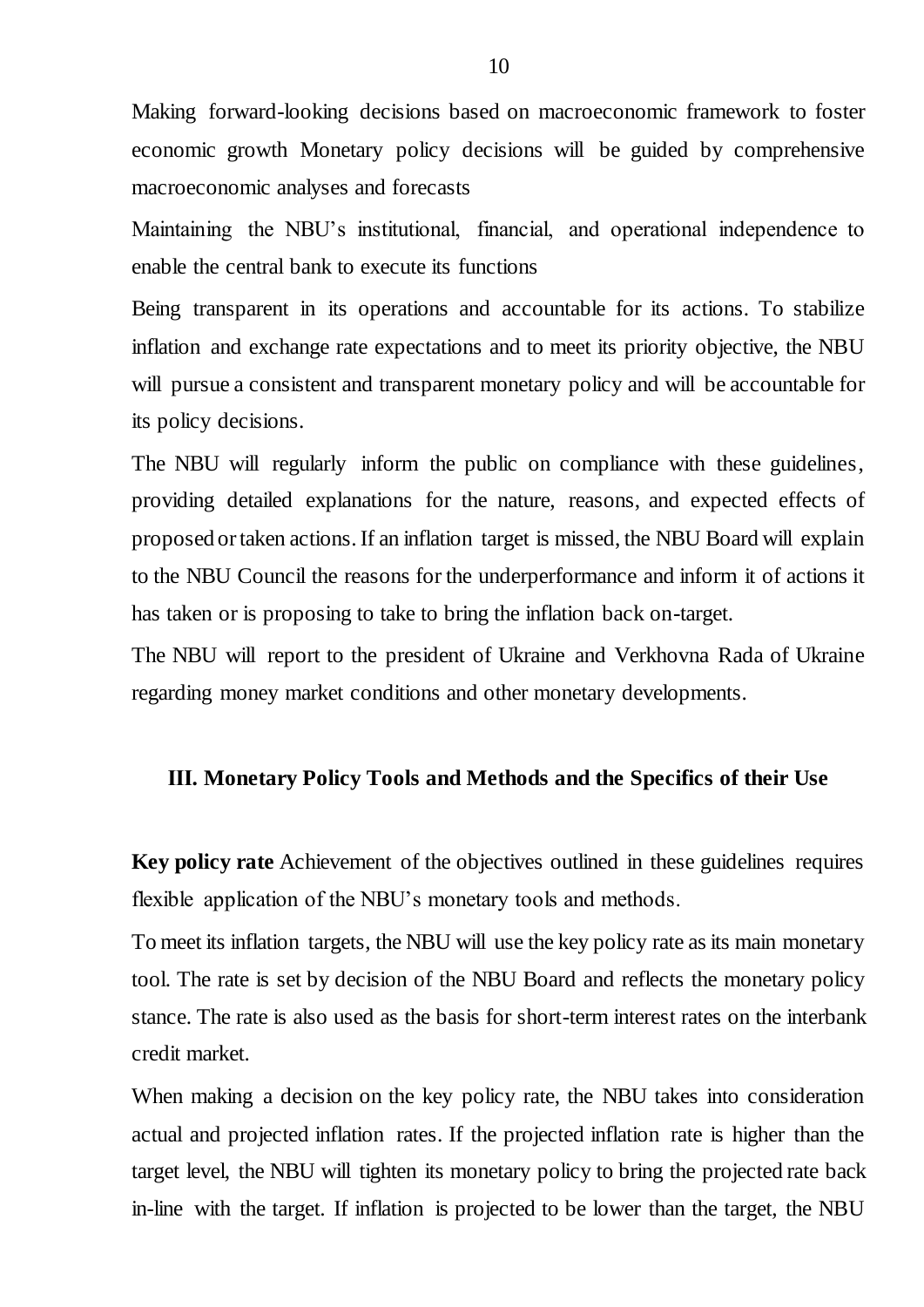will ease monetary policy. These actions are aimed to bring inflation back to the target level over the mid-term. Under these conditions, the NBU will maintain its key policy rate positive in real terms relative to expected inflation.

**Other interest rates.** While managing short-term interbank interest rates, the NBU will set a band for interest rates on standing facilities (overnight loans and overnight certificates of deposit). Interest rates on overnight loans and certificates of deposit are used as the cap and the floor of the band, which prevents short-term interbank interest rates from deviating materially from the key policy rate. The cap and the floor of the interest rate band will be set symmetrically to the key policy rate.

**Other tools.** To manage liquidity, the NBU will also use other monetary tools that will play a secondary role in managing interbank interest rates and will contribute to the development of financial markets. These tools include:

Refinancing tenders and tenders for the issuance of the NBU's certificates of deposit with different maturities, repos, FX swaps, and sales and purchases of securities

**Required reserves**. The central bank will use this tool to manage liquidity and to increase the influence of changes in the key policy rate on interbank interest rates. To make liquidity management more effective and to encourage banks to attract mainly hryvnia-denominated deposits and for longer terms, the NBU may choose to impose different reserve requirements.

**Refinancing for banks.** The NBU will enhance its liquidity support tools with the goal of creating an environment conducive to lending that will fuel economic growth. The focus of this work will be on enhancing the ability of financial institutions and their customers to properly manage risks arising from financial projects. With the purpose of hedging risks related to changes in liquidity conditions over the mid-term, the NBU may hold variable rate tenders to provide refinancing at a floating rate for up to five years. The tenders will be transparent and will offer equal access to the refinancing opportunities. Since the refinancing rate will be based on the key policy rate, these operations will also increase the effectiveness of the interest rate channel of the monetary transmission mechanism.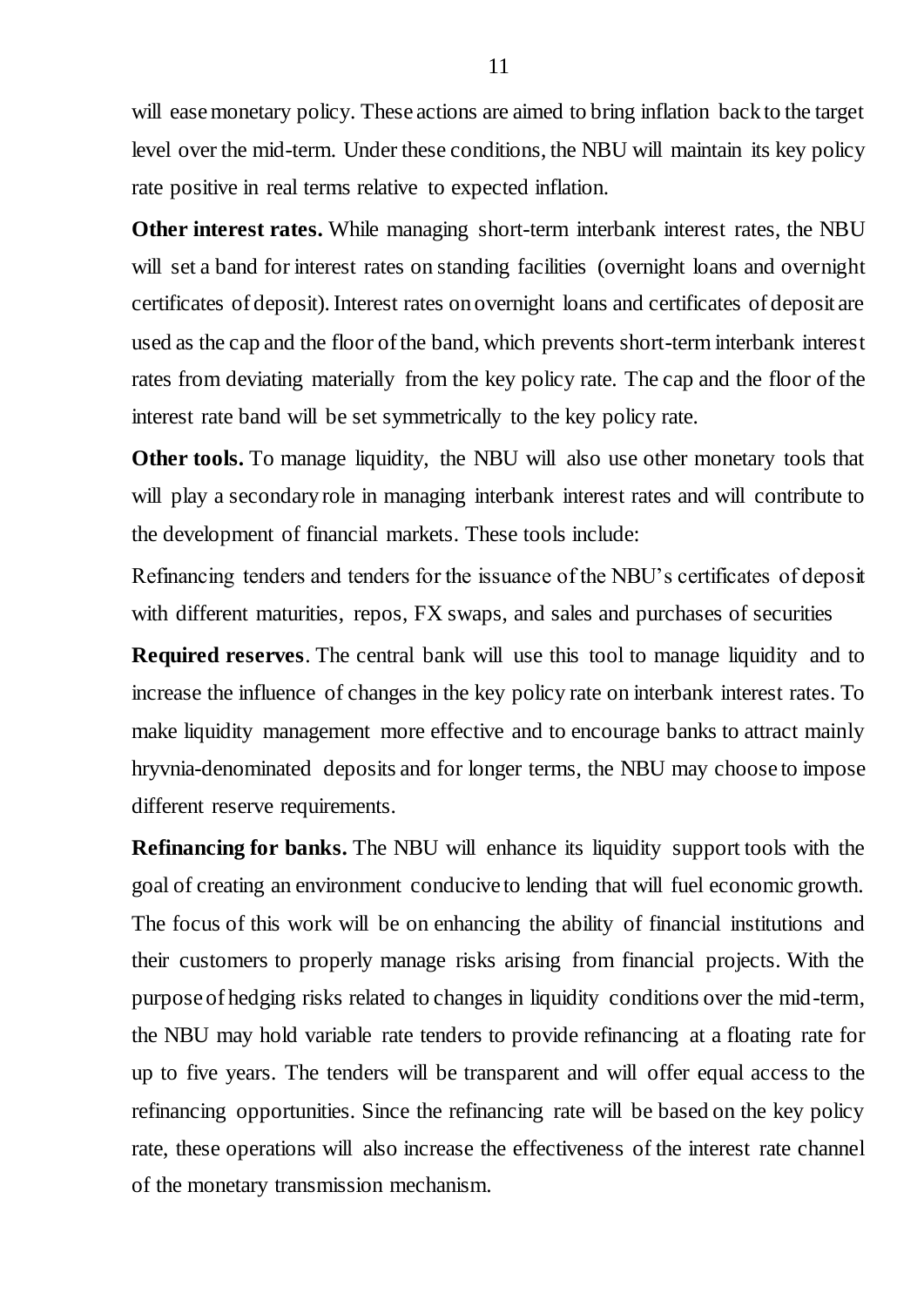These tools will increase the banking sector's potential to provide loans to the real economy, especially to small, medium, export-oriented, import-substituting, and hitech companies.

Once inflation risks subside, the NBU will decrease the volume or interest rate on its mobilization operations to boost lending and speed up economic growth.

To prevent monetary risks related to demand inflation, the NBU will also factor in developments in the monetary aggregates when making monetary policy decisions.

**Exchange rate policy** The exchange rate policy will support the NBU's efforts to achieve its priority objective. To that end, the NBU will maintain a floating exchange rate –monetary policy will not aim to ensure a fixed exchange rate level or band.

In pursuing its exchange rate policy, the NBU will be mindful of the link between inflation and fluctuations in the exchange rate and that changes in the exchange rate affect financial stability.

The NBU's task is to deliver the right conditions for a well-functioning, liquid, and flexible foreign exchange market that can independently restore its equilibrium and absorb shocks. As the foreign exchange market improves its functioning, the NBU will gradually decrease its activity by reducing the frequency of interventions and relaxing administrative restrictions.

The NBU will intervene in the foreign exchange market to:

Accumulate international reserves

Smooth out exchange rate fluctuations

Support the transmission mechanism of the key policy rate as the main tool of monetary policy.

Increasing international reserves is another mid-term priority.

The amount of and changes in international reserves shape the expectations of FX market participants because reserves can be used to smooth out peak increases in the exchange rate, thus delivering a stable exchange rate of the hryvnia over the midterm. A sufficient level of international reserves will serve as a safeguard for the financial system and the economy by offsetting the effects of external shocks.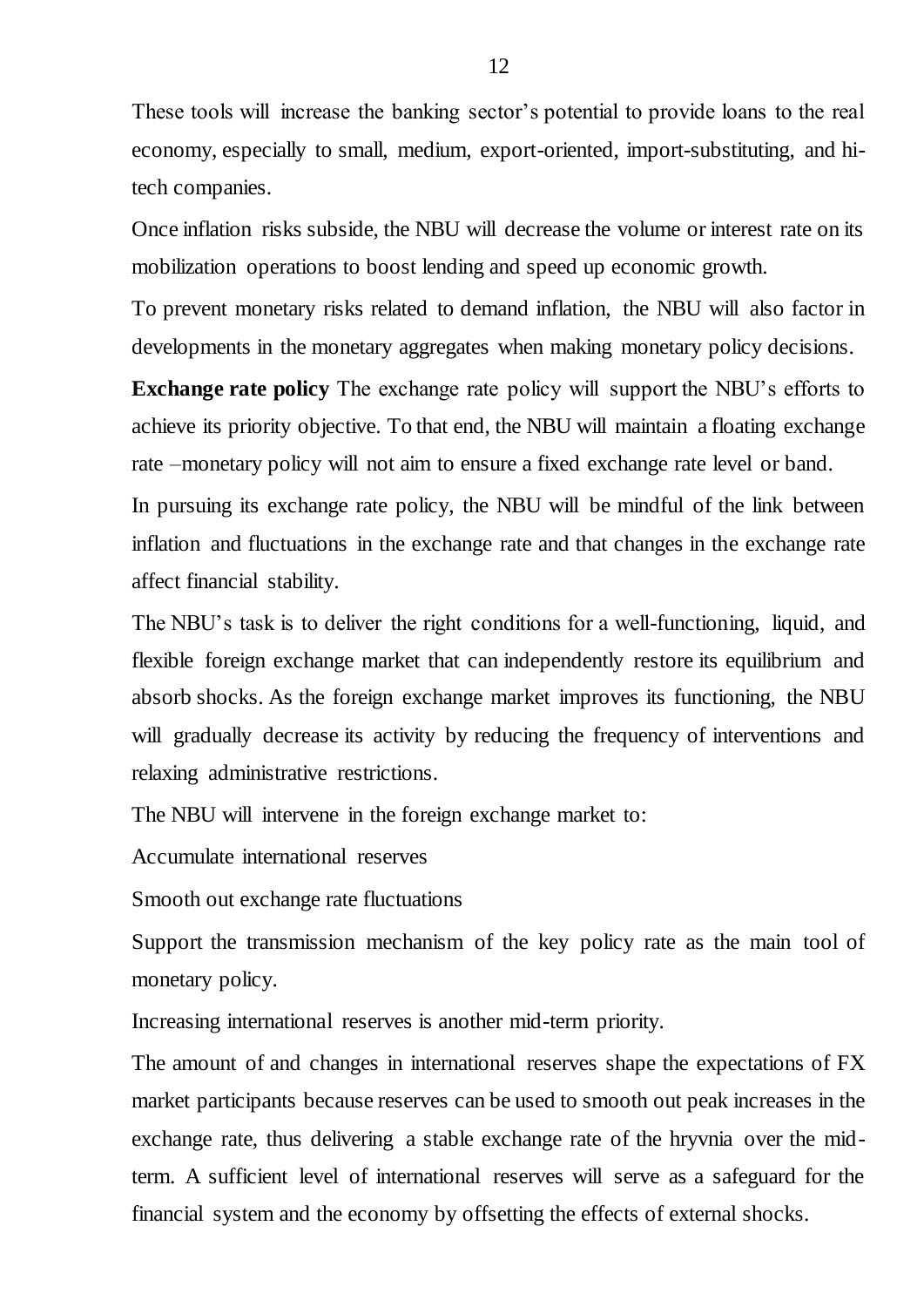Under certain conditions, the objectives of delivering price stability and accumulating international reserves may be mutually incompatible. In this event, price stability will be given priority.

Price stability and a flexible exchange rate are fundamental preconditions for a decrease in the dollarization level and an increase in financial stability and the effectiveness of the monetary transmission mechanism.

To meet its priority objectives, the NBU will use all available monetary tools and methods, including capital import and export controls, requiring businesses to sell a portion of FX earnings, changes to the settlement period for exports and imports of goods, and more.

#### **ІV. Monetary Policy Environment**

**External Macroeconomic Environment** Under the NBU's baseline scenario, global economic growth is projected to accelerate in 2018-2020, buoyed by a recovery in consumption and investment demand against the backdrop of favorable financial conditions and a rebound in global trade. Developed economies are projected to grow on average 1.7%-1.9% and developing markets will grow 4.1%-4.7%. The pace of expansion will continue to be highest in Asian countries thanks to high domestic demand. The IMF and the OECD are forecasting global GDP growth of 3.6% in 2018. An acceleration of the global economy will gradually push prices for global commodities higher, which will benefit Ukrainian exports. Prices for ferrous metals will remain high on the back of stronger demand and the introduction of anti-dumping duties by some countries. Global grain prices, especially wheat and corn, will grow slowly as production output is expected to fall from the record highs of previous years. This will be driven by a partial shift to the production of more-profitable soya. Consumption of grain will remain stable, primarily owing to North Africa and Asia. Inflation will gradually rise and approach established targets in developed countries. Conversely, inflation will decrease to meet target levels in developing economies.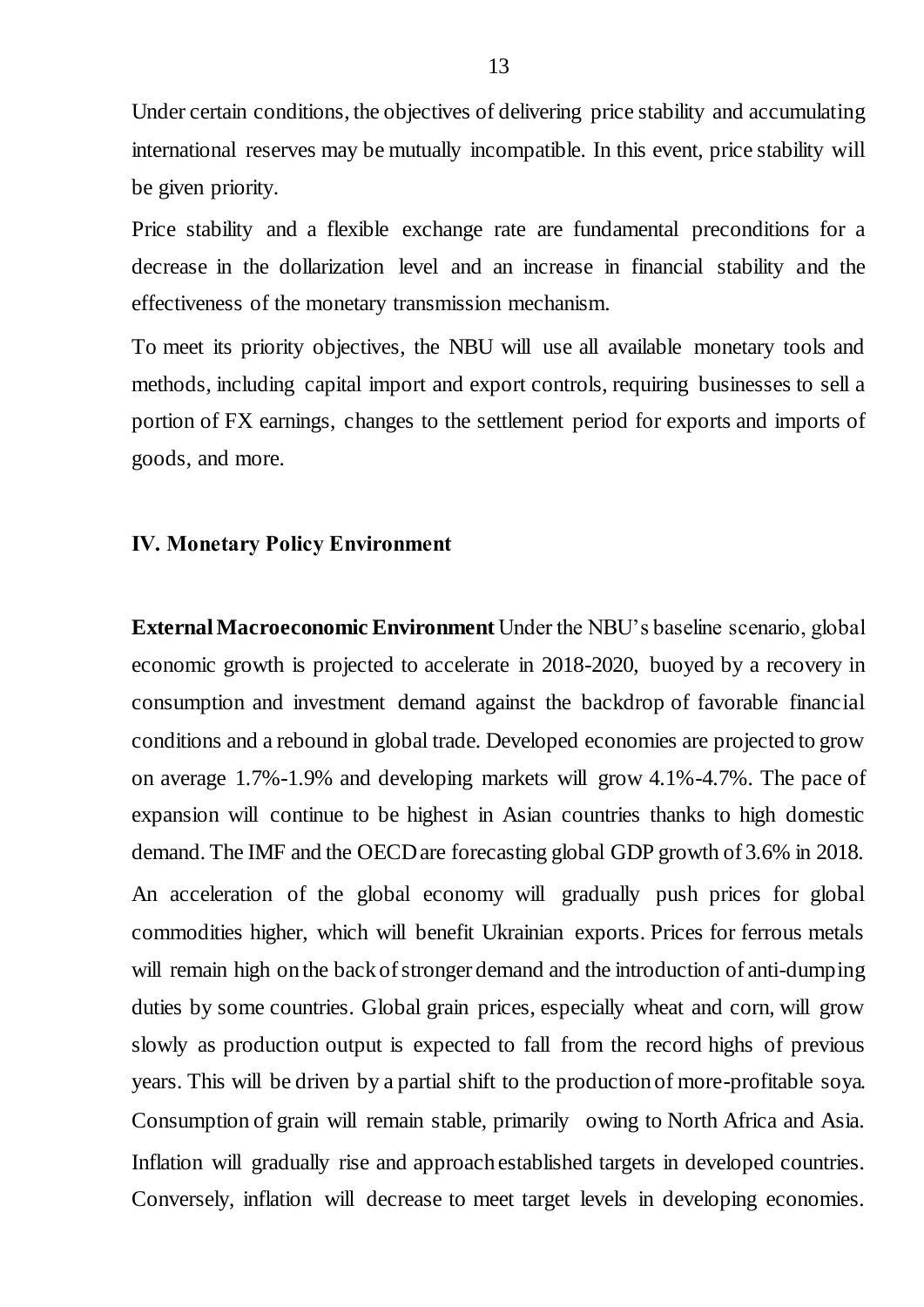This will gradually normalize monetary policy: rates will grow in developed countries and decline in developing markets. These changes may influence capital flows by creating both new opportunities for external borrowing and additional difficulties related to changes in risk attitudes.

Global financial conditions are expected to be sufficiently favorable to allow Ukraine to access international capital markets.

**Internal Macroeconomic Environment** Ukraine's economy will recover after the crisis thanks to continued structural reforms, an acceleration of global economic growth, improved terms of trade, and a gradual resumption of bank lending. Per the government's macroeconomic forecast, Ukraine's GDP growth will accelerate to 3.0% in 2018, 3.6% in 2019, and 4.0% in 2020. Under the NBU's baseline forecast, GDP will accelerate to 3.2% in 2018 and reach its potential level of 4% in 2019.

The growth in GDP will be driven by a further recovery of consumer and investment demand as household consumer confidence and business investment sentiment improve. The main factor behind the expected increase in consumer demand will be an increase in wages as high labor mobility and the openness of the economy close the wage gap to neighboring countries.

The pace of growth of investment activity will accelerate, prompted by fixed asset upgrades, an improved business climate and financial results, and a gradual resumption of bank lending.

Imported goods will satisfy most of the domestic demand, especially investment demand. This will bring the contribution of net exports to economic growth close to zero, despite Ukraine's growing export potential (driven by the diversification of Ukrainian exports and entry to new markets). Ukraine's economy will remain open, with a clear orientation towards trade in raw commodities. As a result, the Ukrainian economy will remain susceptible to global market volatility, which will primarily affect the current account deficit and then the FX market and inflation. An increase in labor mobility will pressure domestic demand and the FX market through inflows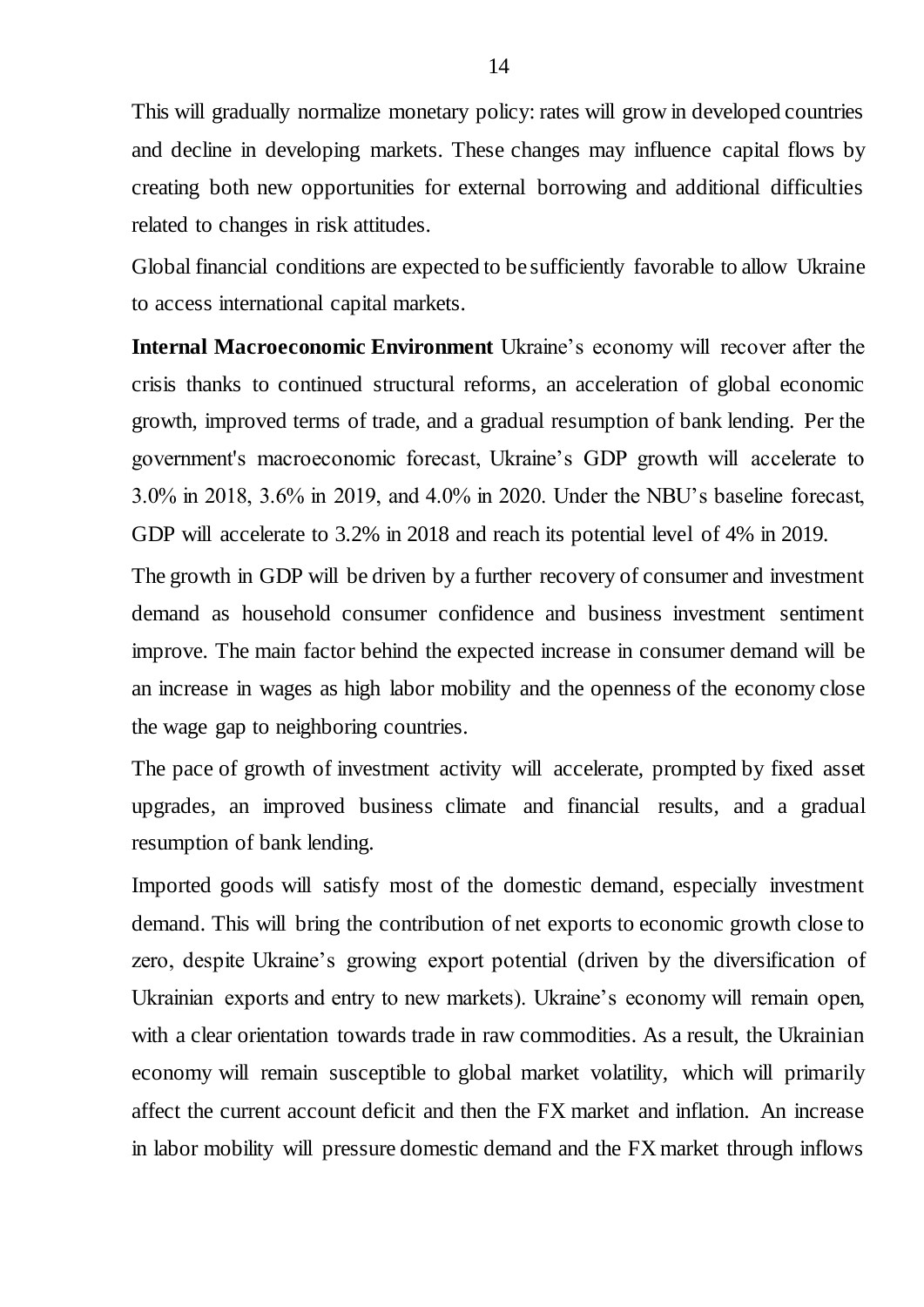of money transfers and expectations of higher nominal wages, which may cause an additional negative impact on the current account.

The current account deficit is projected at around 4% of GDP in the coming years, a product of the greater need for imports of investment goods and technology, as well as large interest payments on external public debt. The NBU expects the Ukrainian economy to attract foreign direct investment (FDI). That would allow financial account inflows to exceed the size of the current account deficit.

The government is expected to plan budgets for the medium term and be prudent in its fiscal policy. The fiscal policy will be focused on gradually decreasing the fiscal deficit and the public debt-to-GDP ratio to meet the requirements of the Budget Code of Ukraine (no more than 60% of GDP). A prudent fiscal policy becomes even more important as major repayments of public debt draw nearer. The debt repayment requirements make the economy vulnerable if conditions for a return of the Ukrainian government to global capital markets were to worsen.

Inflation will be highly susceptible to food product supply factors since those goods account for a large share of the food basket and prices for those goods tend to be volatile. The expected growth in global demand for food products and increases in food exports are key determinants of food prices.

## **V. Specifics of Monetary Policy in 2018**

The IMF and the OECD forecast global GDP growth of 3.6% in 2018. Scenario 1 of the Ukrainian government's macroeconomic outlook sees Ukraine's GDP growth accelerating to 3.0% in 2018 (Scenario 2: 4.0%, Scenario 3: 1.2%), while the NBU's baseline forecast sees economic growth picking up to 3.2%.

Continued investment on the back of improved corporate earnings and a further increase of consumer demand fueled by the minimum wage increase will be key determinants of the GDP trend in 2018. Growth will primarily be driven by a gradual easing of fiscal and monetary policies, which will bolster consumer demand, as well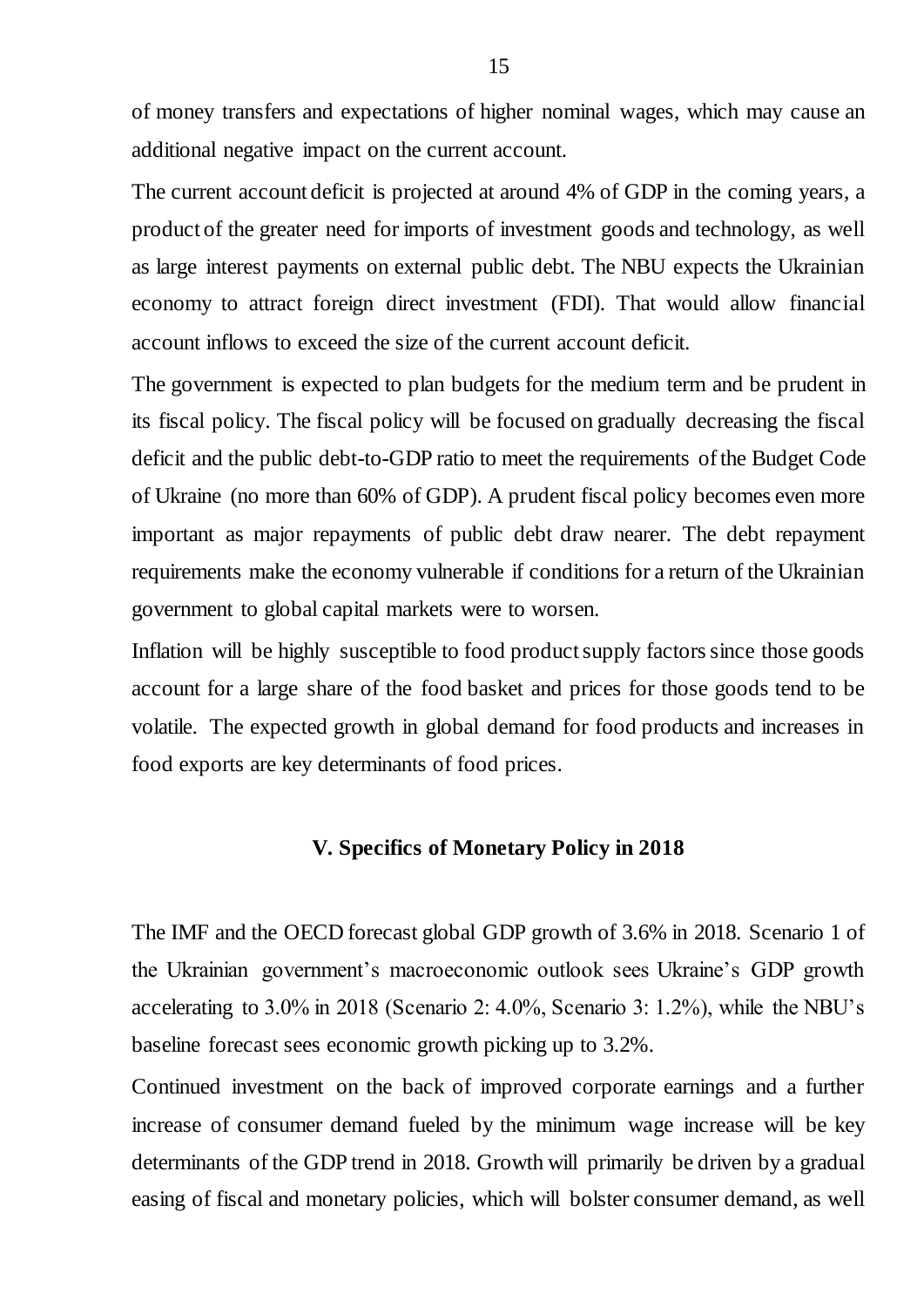as by the growth of exports on the back of improved terms of trade, high crop yields, and the resolution of raw material supply issues related to the suspension of cargo trade across the line of contact in Donetsk and Luhansk oblasts.

At the same time, imports will cover a significant part of domestic demand and capital investment. This will leave the contribution of net exports at close to zero over the forecast period.

The NBU's baseline forecast sees inflation continuing to decline on the back of prudent monetary and fiscal policies. The NBU's monetary policy is aimed at eliminating or mitigating inflation risks to meet the inflation targets of  $6\%$  ( $\pm$  2 pp) as of the end of 2018 and  $5\%$  ( $\pm$  1 pp) over the medium term.

For the quantitative inflation targets to be attained, the annual growth of the Consumer Price Index should meet the following quarterly markers:

March 2018: 7.5% ±2 pp

June 2018: 7% ±2 pp

September 2018: 6.5% ±2 pp.

Low inflation in Ukraine's main trading partners, moderate volatility of the nominal exchange rate, and a prudent fiscal policy based on a medium-term plan will help restrain prices from growing.

At the same time, in 2018 factors that will push prices up include the need to bring utility prices to breakeven levels, a hike in alcohol and tobacco excises to European levels, and the gradual pick-up of the global economy and the consequent growth in energy prices.

As inflation factors prevail, the NBU will need to maintain a moderately tight monetary policy to keep inflation within the target range. This will eliminate the second-round effects of the inflation factors, particularly their impact on inflation expectations and excessive growth in consumer demand. The key policy rate will remain above its neutral level for some time to help inflation come down to the announced target. However, the key rate will gradually get closer to neutral as inflation risks subside and inflation slows.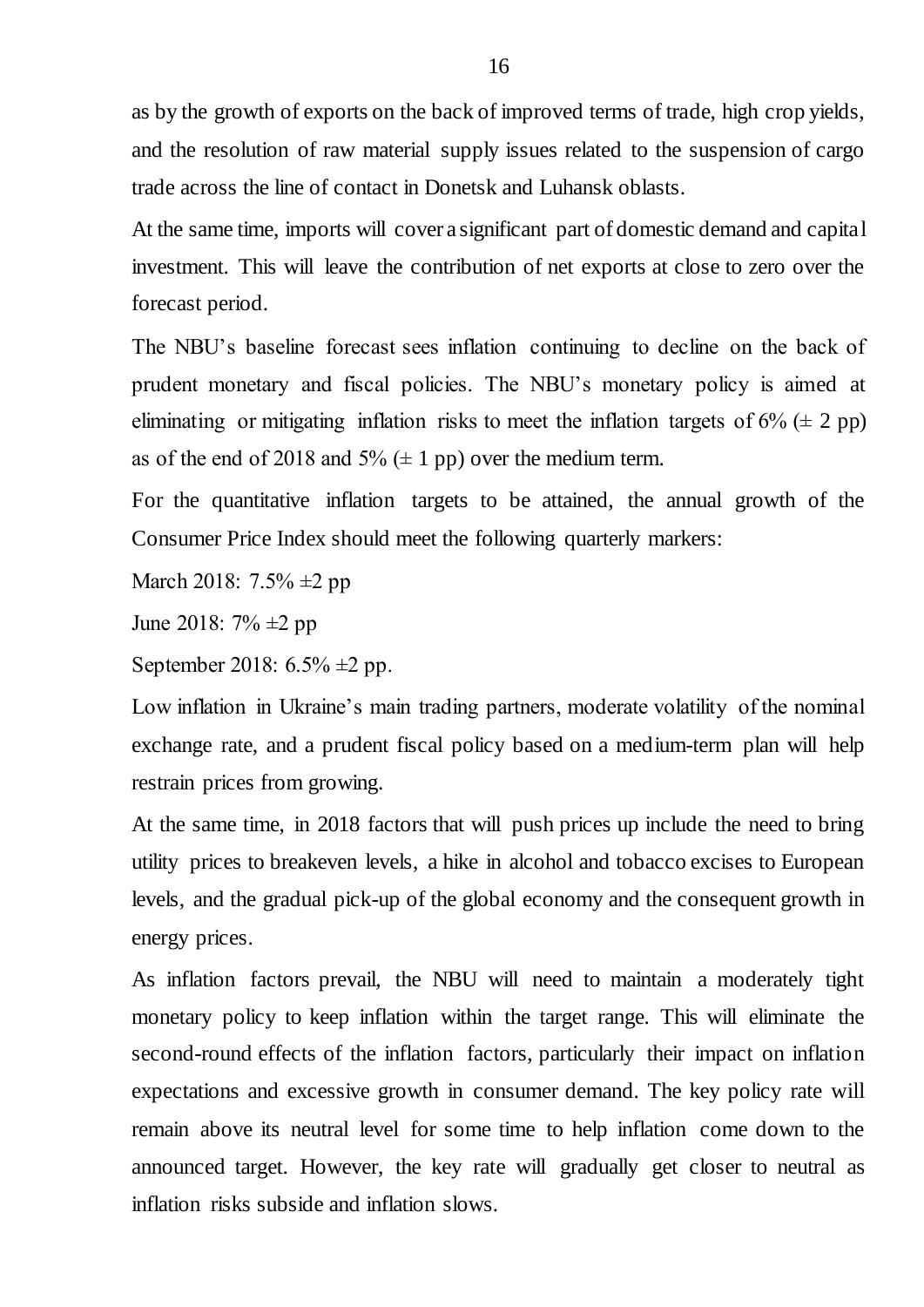To promote financial stability, the NBU will continue:

Monitoring the stability of the entire financial system

Developing macroprudential policy i.e. detecting and assessing systemic risks to financial stability and taking preventive measures to minimize the risks. If necessary, the NBU will use monetary policy tools to neutralize shocks that impact Ukraine's financial system

Working to reduce related-party lending to a level that is safe for banks and the banking system

Initiating legislative changes aimed at further improving the functioning of Ukraine's financial system

The NBU will also identify ways of imposing additional economic requirements on banks to reduce the level of dollarization.

The NBU will continue to work closely with the government of Ukraine and other regulators to maintain financial stability, particularly within the framework of the Financial Stability Board's work.

To further reinforce the banking system's potential, satisfy the demand for credit that has resulted from economic growth, and provide money market players with more opportunities to hedge risks related to liquidity conditions, the NBU will consider holding variable rate tenders for refinancing with a maturity of up to five years and a fluctuating interest rate.

At the same time, the NBU's measures to promote real sector lending are not by themselves sufficient to ensure lasting economic growth. Ukraine's recent economic performance shows that – given an economic growth model based on low-addedvalue raw commodities exports – stimulating domestic demand has a short-term effect only. The country's economy remains vulnerable to changes in global commodity markets. To ensure stable economic growth and to improve living standards, Ukraine must solve important internal structural issues and lower the domestic economy's dependence on external factors. This requires a shift to an innovative economic development model and a shift in focus to achieving qualitative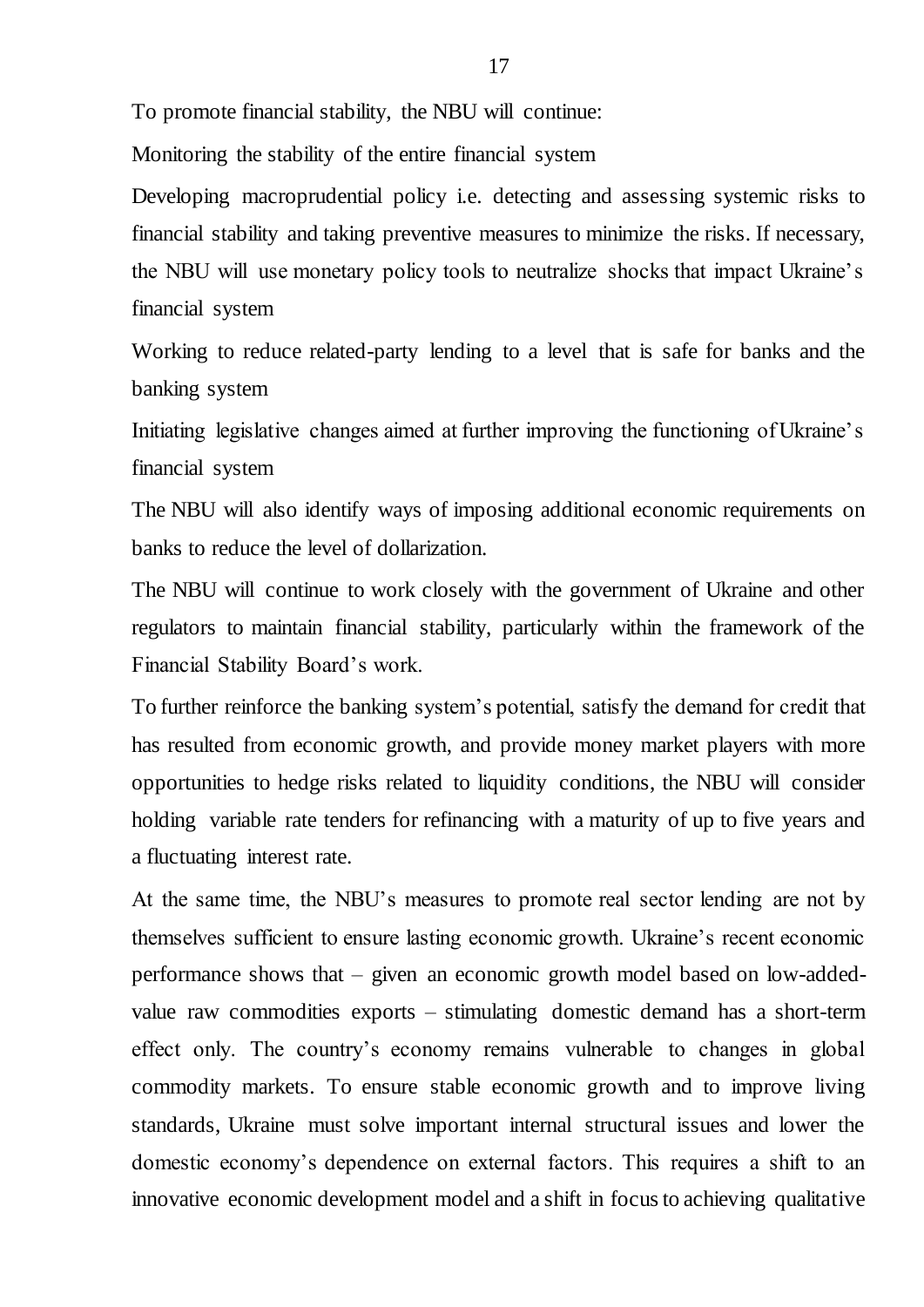economic changes rather than quantitative growth objectives. It will require the coordinated work of all public bodies of various levels and the concentration of investment in industries that hold the most potential over the long run.

The most pressing structural problems in Ukraine's economy bring about the need for the new economic model. In addition, the current financial and economic conditions favor the shift. The recovery of Ukraine's economic growth amid a macroeconomic stabilization, the ample liquidity in the banking system, companies becoming profitable this year, and the state budget surplus increase the odds of the real and public sectors making an investment and economic breakthrough. This must become the priority of Ukraine's macroeconomic policy as the state of the financial system and the stability of the domestic currency reflect the country's economic progress.

# **VІ. Risks to Monetary Policy Implementation**

**External Risks.** Global raw commodity prices will be a major external risk for the economy. In case raw commodity prices decline, export income would drop. This, in turn, would pressure the current account and the hryvnia exchange rate. At the same time, the weaker competitiveness of domestic export-oriented enterprises and their diminishing effective demand would restrain economic activity. The major factor that would be capable of mitigating that risk to price stability and economic growth is largely beyond the reach of the NBU. That would be the implementation of structural reforms, which would transform the commodity-based nature of Ukraine's economy. The NBU will use monetary policy instruments to mitigate the impact of shocks, which will help the economy return to equilibrium.

**Internal Risks.** Alongside the baseline forecast, in 2018 additional risks may materialize that could cause inflation to deviate from its projected path, which may prompt a monetary policy response.

The situation in the east of Ukraine is the main source of uncertainty. An escalation of hostilities would damage expectations and bring negative social and economic consequences.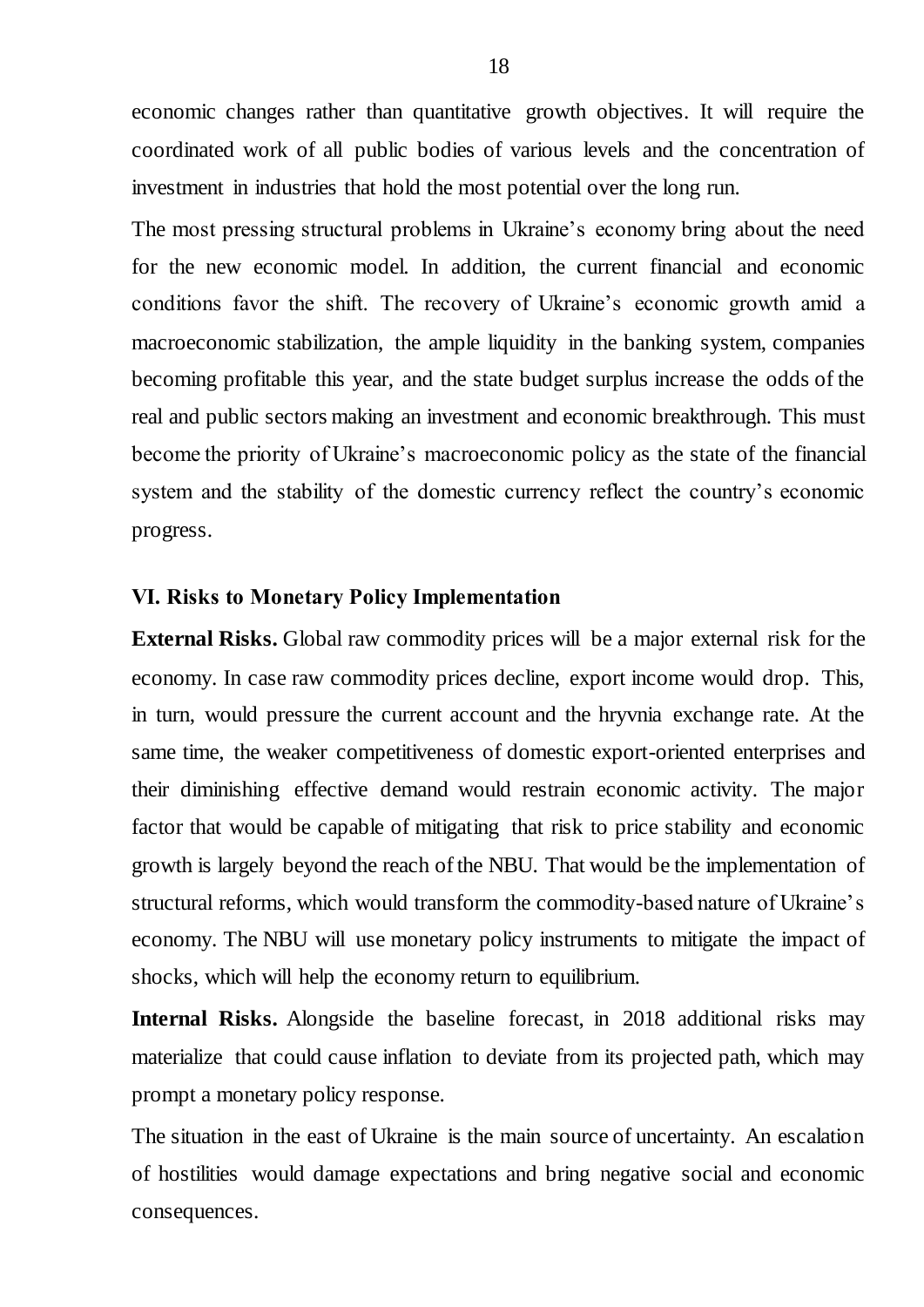The key political risk to macroeconomic stability lies in a slow implementation of the structural reforms envisaged by the joint program of Ukraine and the IMF, as well as a delay or cancellation of financing from international donors. The economic outcome of that scenario would worsen the closer we are to Ukraine's major repayments of public and quasi-public debt in 2018-2019. The accumulation of reserves is viewed as a factor that can offset the negative impact the debt repayment will have on macroeconomic stability and business expectations.

Another risk to macroeconomic stability is the failure to adopt laws that would promote financial sector stability, build up the institutional capacity of financial market regulators, and protect the rights of financial services consumers and investors. The NBU will continue to support the adoption of these laws by the Verkhovna Rada of Ukraine.

The main uncertainty regarding inflation is related to an increase in administered tariffs, especially for energy resources, which could make inflation deviate from the projected trajectory.

In the fiscal sector, the most significant risk to prices is the possibility for increased government spending on social initiatives that are inconsistent with the inflation targets. That risk is especially relevant during the pre-election period of active campaigning. Another fiscal risk is related to possible changes in the government's policy on household subsidies, which would impact real household incomes and aggregate demand in the economy. A greater emphasis by the government on financing current social expenditures may not only accelerate inflation, but also curb government investment and raise debt levels, which would affect mid-term economic growth prospects.

Risks related to food product supplies are also relevant for Ukraine: changes in weather conditions, changes to the animal disease situation, or the imposition of trade restrictions. These factors may have a major impact on crop yields and animal breeding output, as well as their exports.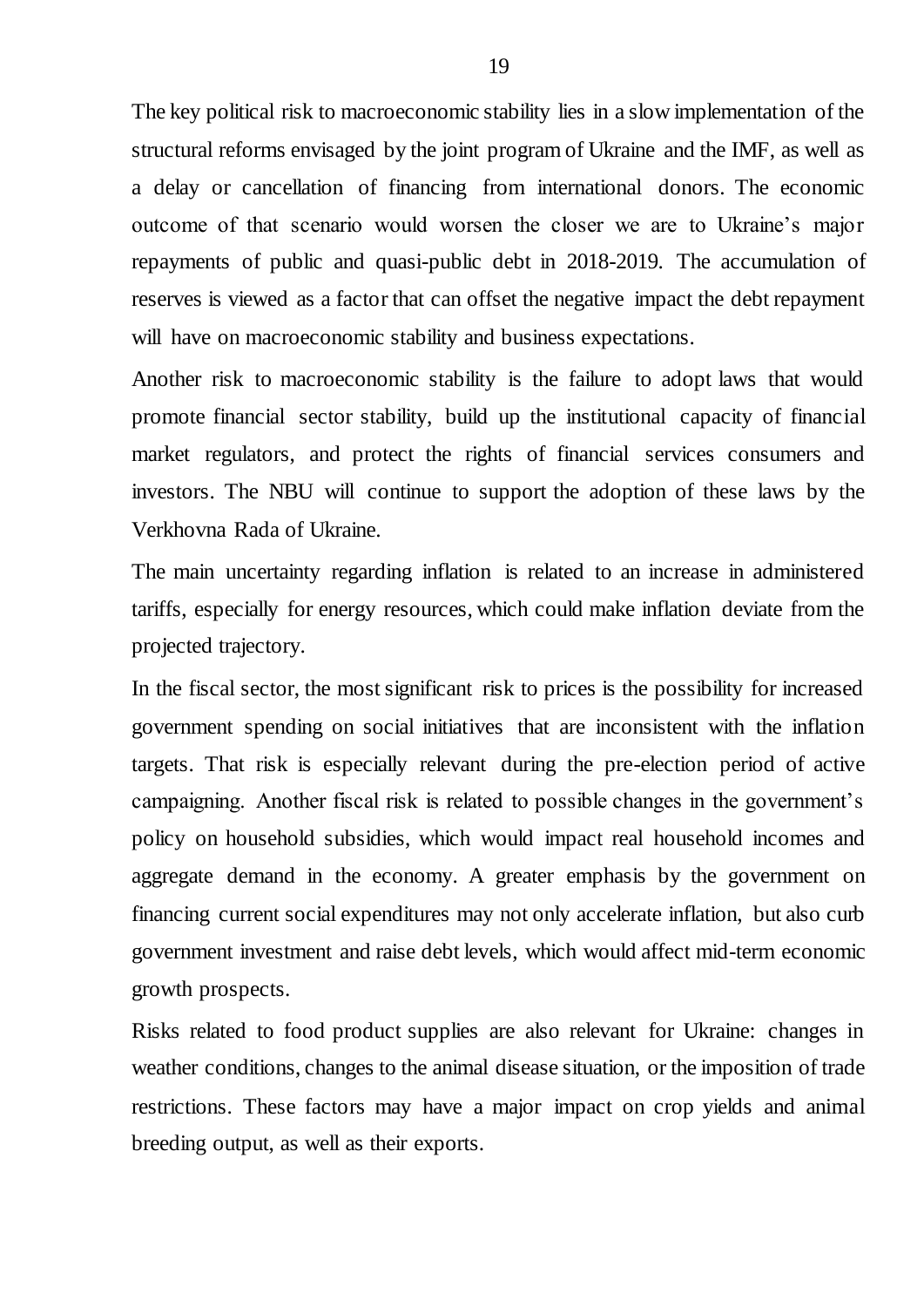The NBU will respond to shocks caused by the materialization of these risks largely by using the key policy rate based on the need to bring inflation up or down to the target levels.